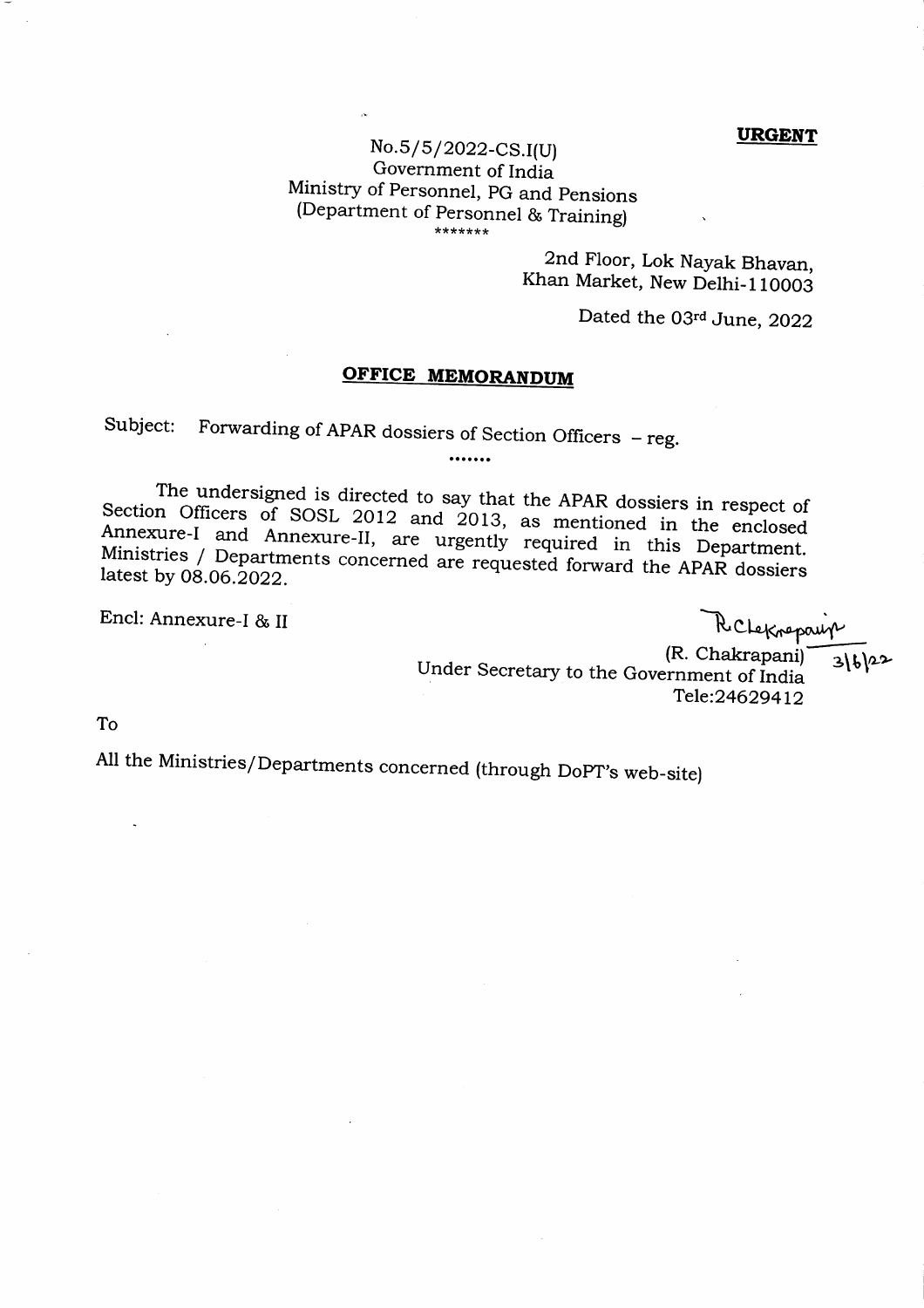## Annexure-I

| SI. | <b>Name</b>               | Post held       | <b>DOB</b>   | Cat.      | <b>SOSL</b> |                         |
|-----|---------------------------|-----------------|--------------|-----------|-------------|-------------------------|
| No. | (S/Shri/Smt.)             |                 |              |           |             | <b>Cadre Unit</b>       |
| 1.  | L.R. Meena                | SO              | 10/May/62    | <b>ST</b> | 2012        | Coal                    |
| 2.  | Maheswari<br>Shankar      | S <sub>O</sub>  | $12$ /Jun/62 | Gen       | 2012        | Civil Aviation          |
| 3.  | Hari Ram Meena            | S <sub>O</sub>  | $1$ /Jul/62  | <b>ST</b> | 2012        | <b>MSME</b>             |
| 4.  | <b>Bhaskar Singh</b>      | S <sub>O</sub>  | 9/Sep/81     | Gen       | 2012        | <b>DPIIT</b>            |
| 5.  | Asha Menon                | S <sub>O</sub>  | 3/Nov/60     | Gen       | 2012        | <b>MHA</b>              |
| 6.  | Mohan Lal Meena           | S <sub>O</sub>  | 30/Sep/60    | <b>ST</b> | 2012        | <b>MHA</b>              |
| 7.  | Binod Kumar Jha           | SO              | 5/Apr/61     | Gen       | 2012        | Housing & UA            |
| 8.  | Bhaskarananad<br>Bachheti | SO              | $8$ /Jan/61  | Gen       | 2012        | <b>MHA</b>              |
| 9.  | Prakash A Khadgi          | S <sub>O</sub>  | $1$ /Jul/62  | <b>ST</b> | 2012        | Fertilizers             |
| 10. | Jagdish Prasad            | S <sub>O</sub>  | 8/Jul/60     | SC        | 2012        | Shipping                |
| 11. | Pitam Singh               | S <sub>O</sub>  | 15/Aug/60    | <b>SC</b> | 2012        | Health & FW             |
| 12. | G Rajakumar               | S <sub>O</sub>  | 13/Oct/65    | <b>ST</b> | 2012        | Fertilizers             |
| 13. | Ajay Kumar                | SO              | 5/Jul/82     | SC        | 2012        | Panchayati Raj          |
| 14. | Mool Chand<br>Meena       | SO <sub>1</sub> | 18/Mar/64    | <b>ST</b> | 2012        | Fertilizers             |
| 15. | Som Dutt                  | S <sub>O</sub>  | $1$ /Jul/61  | <b>SC</b> | 2012        | <b>MHA</b>              |
| 16. | D.N. Mahto                | S <sub>O</sub>  | 15/Jun/67    | <b>ST</b> | 2012        | <b>Minority Affairs</b> |
| 17. | Xavier Minj               | S <sub>O</sub>  | $22$ /Jun/65 | <b>ST</b> | 2012        | Bio-technology          |
| 18. | <b>Mukul Dixit</b>        | US(adhoc)       | $1/$ Jun/83  | Gen       | 2012        | <b>PMO</b>              |
| 19. | Vikash Kumar              | US(adhoc)       | 30/Jun/83    | Gen       | 2012        |                         |
| 20. | <b>Chandan Singh</b>      | US(adhoc)       | 10/Jun/83    | Gen       | 2012        | <b>PMO</b>              |
| 21. | Saurabh Misra             | US(adhoc)       | 13/Sep/83    | Gen       | 2012        | <b>PMO</b>              |
| 22. | Prem Pal Singh            | US(adhoc)       | 2/Mar/81     | Gen       | 2012        | Cooperation<br>Culture  |

Recletnessalin  $\sqrt{3161}$